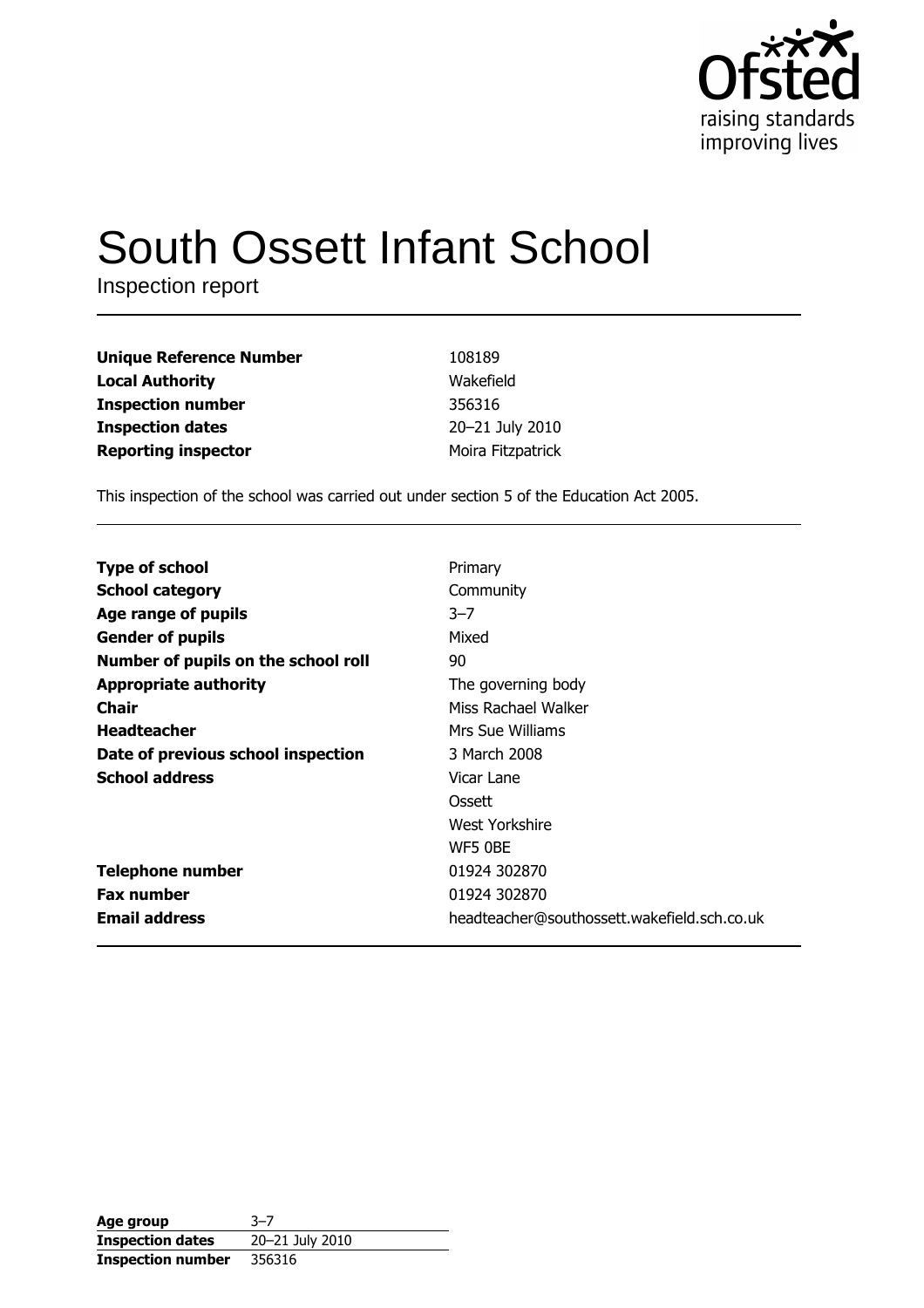The Office for Standards in Education, Children's Services and Skills (Ofsted) regulates and inspects to achieve excellence in the care of children and young people, and in education and skills for learners of all ages. It regulates and inspects childcare and children's social care, and inspects the Children and Family Court Advisory Support Service (Cafcass), schools, colleges, initial teacher training, work-based learning and skills training, adult and community learning, and education and training in prisons and other secure establishments. It rates council children's services, and inspects services for looked after children, safequarding and child protection.

Further copies of this report are obtainable from the school. Under the Education Act 2005, the school must provide a copy of this report free of charge to certain categories of people. A charge not exceeding the full cost of reproduction may be made for any other copies supplied.

If you would like a copy of this document in a different format, such as large print or Braille, please telephone 08456 404045, or email enquiries@ofsted.gov.uk.

You may copy all or parts of this document for non-commercial educational purposes, as long as you give details of the source and date of publication and do not alter the documentation in any way.

Royal Exchange Buildings St Ann's Square Manchester M2 7LA T: 08456 404045 Textphone: 0161 618 8524 E: enquiries@ofsted.gov.uk W: www.ofsted.gov.uk © Crown copyright 2010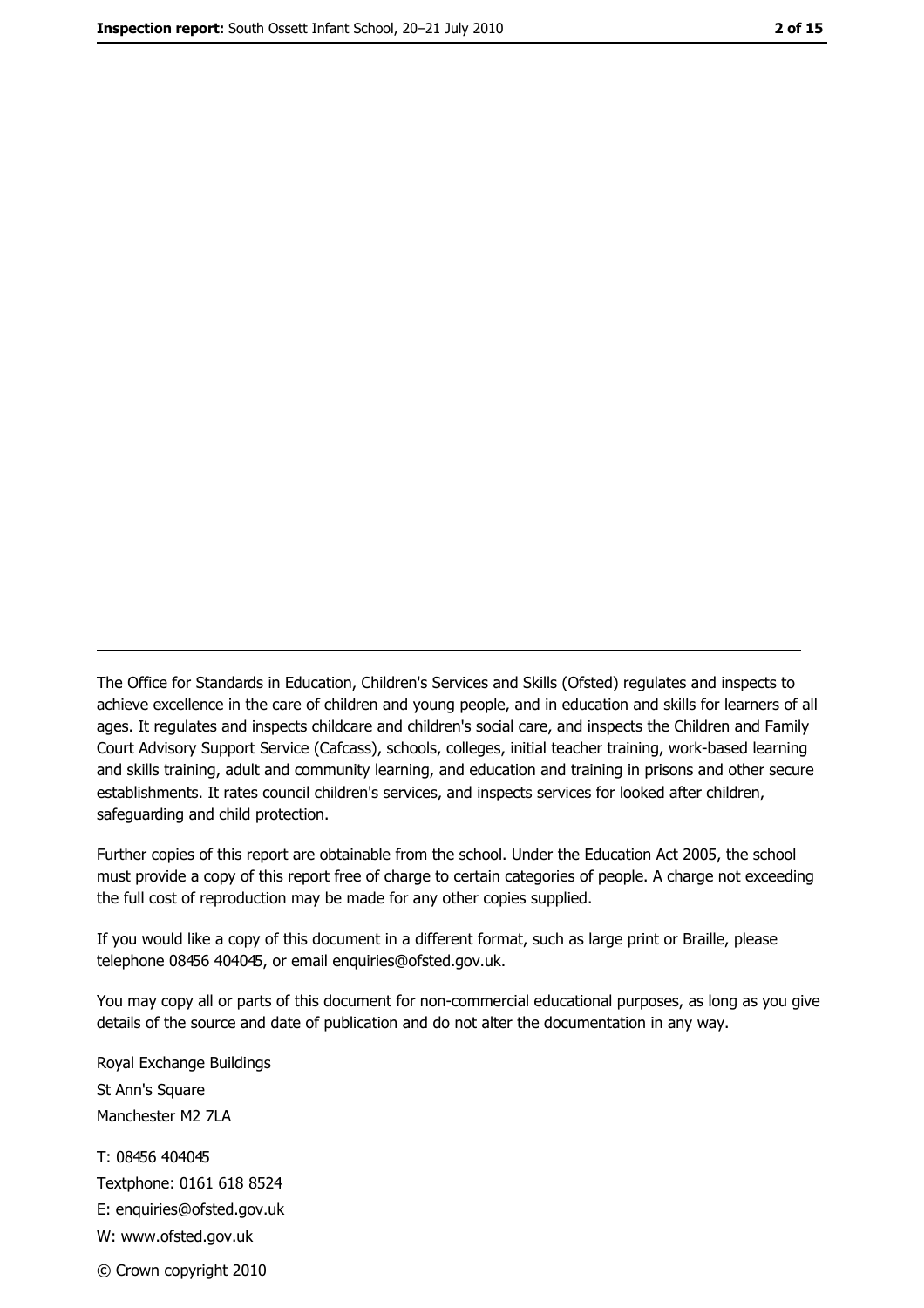# **Introduction**

This inspection was carried out by two additional inspectors. Inspectors observed six lessons and all six teaching staff were seen. They held meetings with pupils, members of the school council, staff and governors. They observed the school's work and looked at internal progress and monitoring data, externally moderated work and data to verify the school's assessment of pupils' attainment, governors' reports, safeguarding policies and procedures and pupils' work books. Inspectors also took into account the views of parents and carers, and staff, as expressed in the 78 questionnaires that were returned.

The inspection team reviewed many aspects of the school's work. It looked in detail at the following:

- the key factors in pupils' high attainment and rates of progress  $\blacksquare$
- the impact of developments to the curriculum in the Early Years Foundation Stage  $\blacksquare$ and Key Stage 1
- the effectiveness and impact of shared leadership and management roles in this  $\blacksquare$ small school.

# **Information about the school**

The school is smaller than average and nearly all pupils are from a White British heritage. The percentage of pupils known to be eligible for fee school meals is below average. The proportion of pupils with special educational needs and/or disabilities is below average. In the current year the proportion of pupils with a statement of special educational needs is average, though this varies year on year. The school's popularity is reflected in the rapid increase in numbers since the previous inspection. It now fully meets its admissions limit. The school operates on two sites separated by a narrow lane.

The school holds numerous awards including Healthy Schools Status, the Activemark and the Basic Skills Quality Mark. Since the previous inspection the school has become part of the Education Ossett Community Trust, which has strengthened partnership with local schools. This provides a large pool of expertise and good practice to which the school contributes.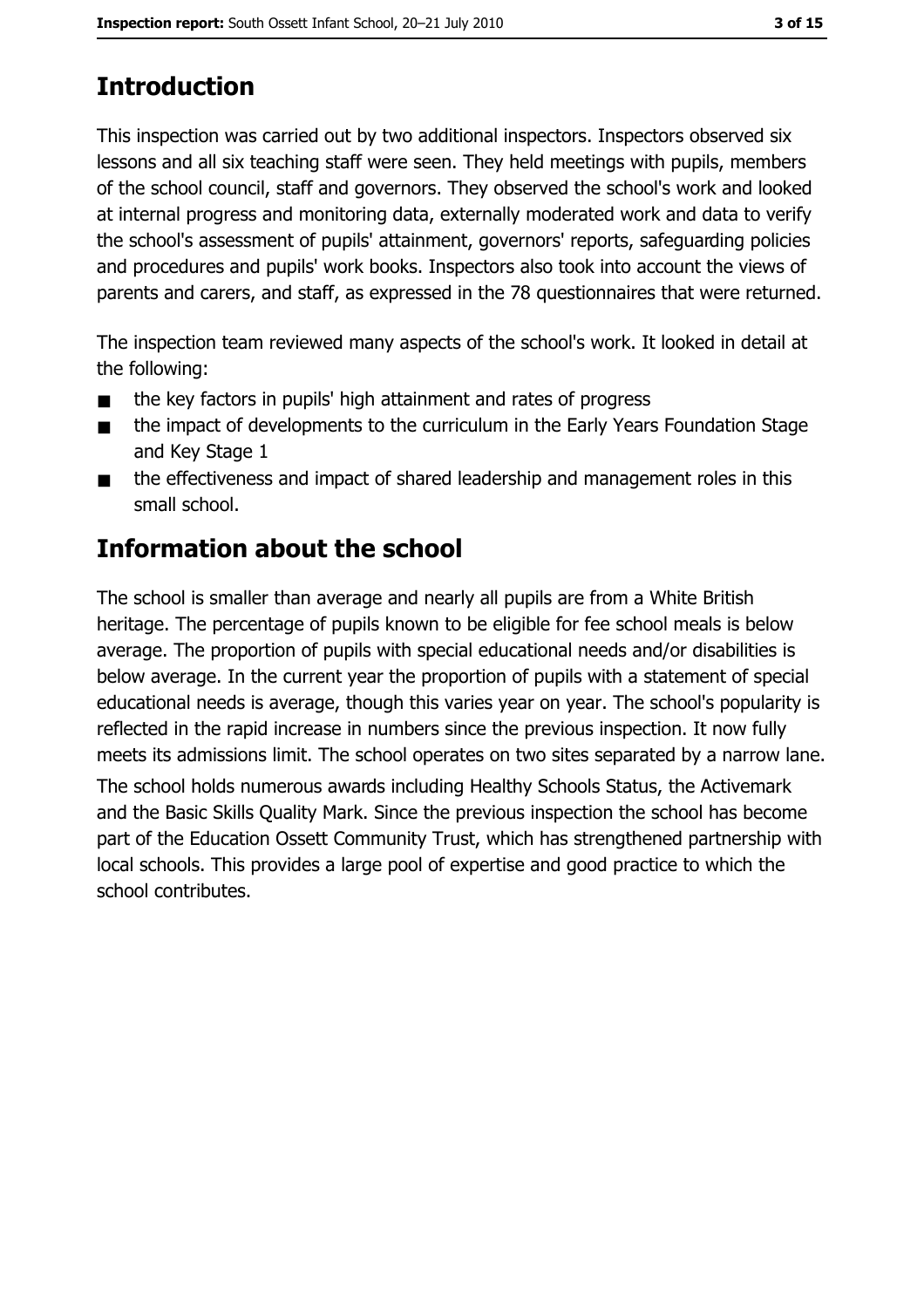# **Inspection judgements**

## Overall effectiveness: how good is the school?

#### The school's capacity for sustained improvement

## **Main findings**

This outstanding school continues to develop and improve at a rapid rate. This is because the inspirational headteacher is dedicated to improving the school continually. She is extremely well supported by an excellent team of talented and innovative staff, both teaching and non-teaching. Parents and carers cannot praise the school highly enough and many pay tribute to how well their children learn and are cared for, with comments such as: 'South Ossett Infants is a fantastic school. My daughter has blossomed, and made excellent progress both educationally and socially.

Pupils make excellent progress and their attainment is high. Children in the Early Years Foundation Stage also make excellent progress, so that all are exceptionally well prepared for the next stage of learning. Excellent teaching, based on accurate and detailed knowledge of pupils' learning, and an excellent curriculum combine to fire children's enthusiasm from the earliest age. The curriculum has moved forward significantly by providing more opportunities for pupils to develop independence and extend their skills. Developments to outdoor learning for older pupils, and their access to choosing from a range of activities, are having a notable impact on the learning of key skills, such as literacy, numeracy, and information and communication technology. A lack of secure outdoor space in the Early Years Foundation Stage has limited the scope of outdoor provision in the past. Now that this has been resolved, the school rightly plans to extend provision for learning outdoors.

First-rate care, guidance and support provide the strong base for pupils' excellent personal development and enjoyment of school. Pupils are secure in the knowledge that staff know them well and are alert to their needs. This helps them show great care and support for each other and learn to be tolerant and accepting of differences. Behaviour is exemplary, so too is pupils' contribution to their own and the wider community. All contribute to the smooth running of classrooms and to enriching the lives of those who need support. Pupils' spiritual, moral, social and cultural development is outstanding. Leadership and management are outstanding. The headteacher, staff and governors have an accurate picture of the school's strengths and areas for improvement through their rigorous monitoring and evaluation of its work. Given the sustained record of improvement, the school is exceptionally well placed for further improvement.

## What does the school need to do to improve further?

- Improve provision for outdoor learning in the Early Years Foundation Stage by:
	- securing and developing the playground which has not hitherto been available

| I<br>H |
|--------|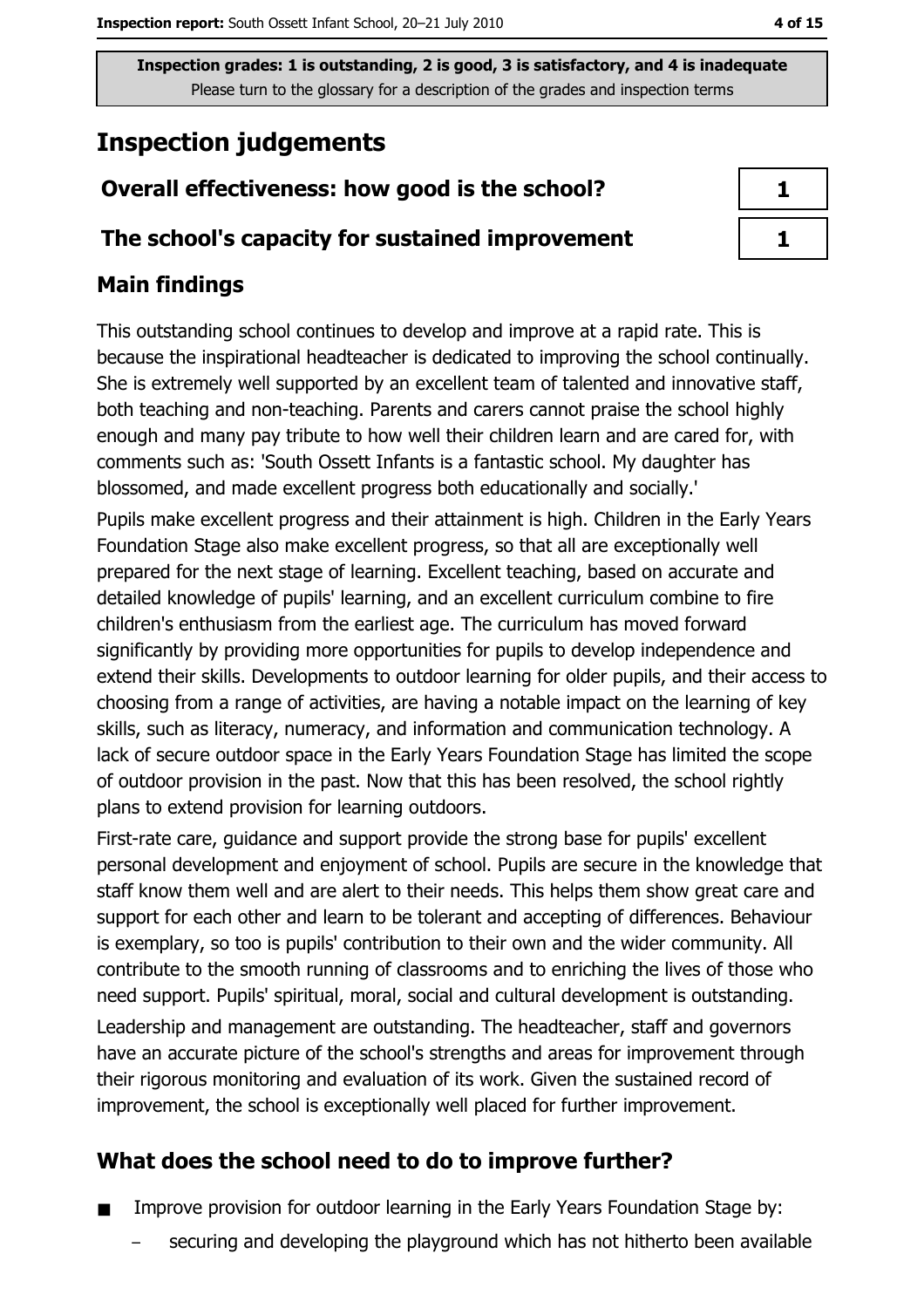for the school's exclusive use.

#### Outcomes for individuals and groups of pupils

Pupils achieve exceptionally well because they are well cared for, secure and happy in school. They are very well supported to make excellent progress through teachers' careful planning of exciting activities that motivate them to do their best. They relish a challenge and are keen to show their teachers that they can meet high expectations, by working hard and supporting each other. Highly skilled teaching assistants make a significant contribution to pupils who have special educational needs and/or disabilities by supporting and encouraging them to become independent learners who make similar progress to their peers. For example, a pupil in Year 2 was able to make the right decisions about where to place numbers, by testing them on the teaching assistant. Great fun was had as the pupil pretended not to know the correct answer and 'shocked' the teaching assistant with wrong answers. The school's moderated data and inspection evidence confirm that the school continues to sustain the high standards found at the previous inspection.

Pupils' considerate, exemplary behaviour plays a significant part in helping lessons run smoothly and at a cracking pace. Pupils are quick to follow instructions and are keen to support and share their learning with each other, so that not a moment is wasted. They show an excellent understanding of how to care for their well-being by eating sensibly, taking plenty of exercise and having due regard for their own and others' feelings. They feel safe and well cared for in school and are unanimous in their view that teachers will sort out any problems pupils might have. Pupils make an excellent contribution to their own and the local community, for example through the work of the school council in improving the school environment and through fundraising for charities. The well-trained choir is much in demand for entertaining local residents. By the time they leave, pupils are exceptionally well prepared for the next stage of education. They have been taught how to learn and have the basic skills and confidence to take control of much of their own learning.

These are the grades for pupils' outcomes

| Pupils' achievement and the extent to which they enjoy their learning                                       |  |
|-------------------------------------------------------------------------------------------------------------|--|
| Taking into account:<br>Pupils' attainment <sup>1</sup>                                                     |  |
| The quality of pupils' learning and their progress                                                          |  |
| The quality of learning for pupils with special educational needs and/or<br>disabilities and their progress |  |

 $\mathbf{1}$ 

The grades for attainment and attendance are: 1 is high; 2 is above average; 3 is broadly average; and 4 is low.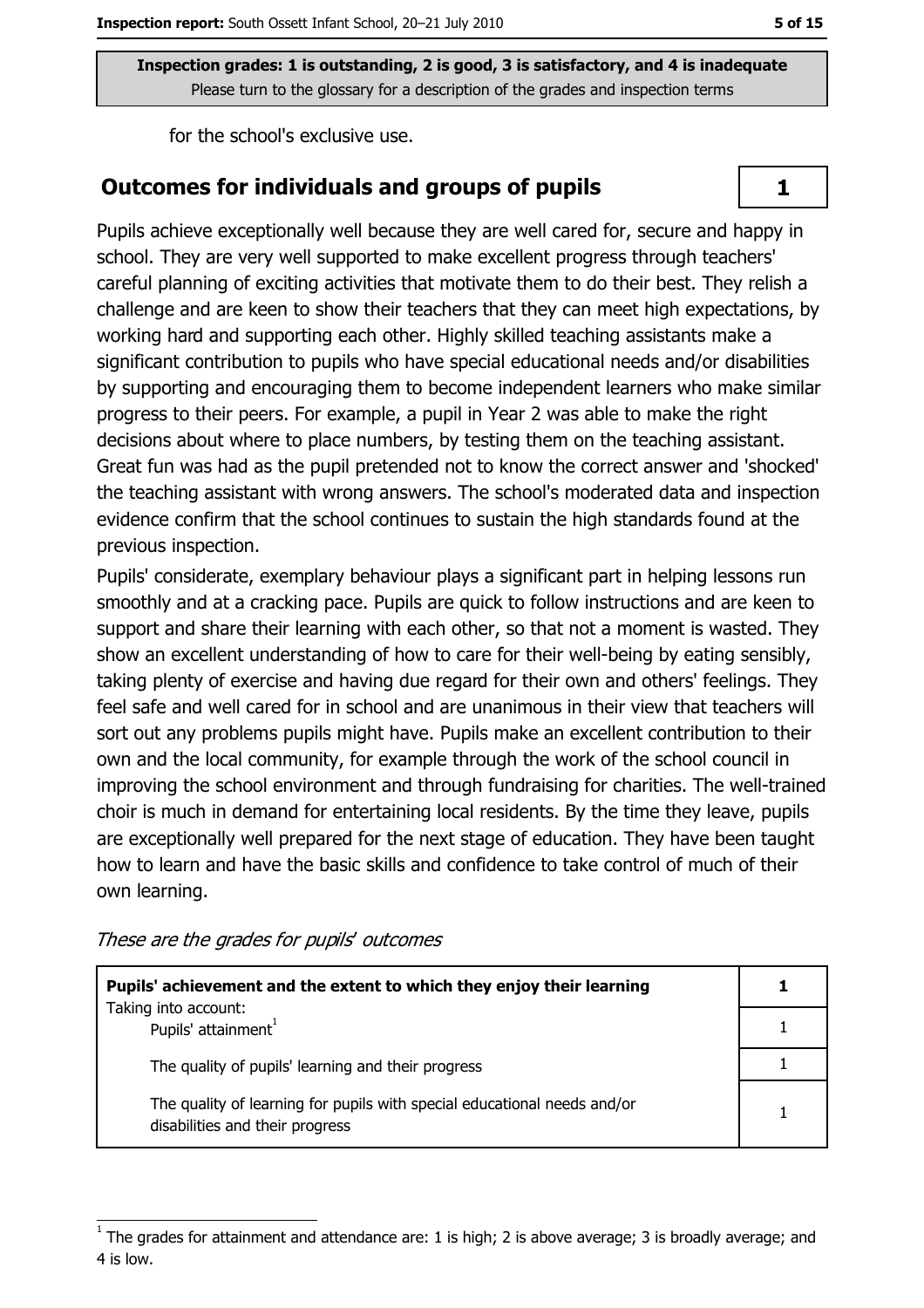| Inspection grades: 1 is outstanding, 2 is good, 3 is satisfactory, and 4 is inadequate<br>Please turn to the glossary for a description of the grades and inspection terms |                |
|----------------------------------------------------------------------------------------------------------------------------------------------------------------------------|----------------|
| The extent to which pupils feel safe                                                                                                                                       | 1              |
| <b>Pupils' behaviour</b>                                                                                                                                                   | 1              |
| The extent to which pupils adopt healthy lifestyles                                                                                                                        |                |
| The extent to which pupils contribute to the school and wider community                                                                                                    |                |
| The extent to which pupils develop workplace and other skills that will<br>contribute to their future economic well-being                                                  | 1              |
| Taking into account:<br>Pupils' attendance <sup>1</sup>                                                                                                                    | $\overline{2}$ |
| The extent of pupils' spiritual, moral, social and cultural development                                                                                                    |                |

#### How effective is the provision?

Excellent teaching is based on teachers' detailed understanding of what pupils need to learn next. Teachers' assessment of pupils' learning and their detailed knowledge of pupils inform the way they plan learning, so that it provides high but attainable challenge for every pupil. Excellent relationships ensure that learning is always brisk as pupils strive to surprise their teachers with how well they can complete tasks. Teachers continually praise pupils during lessons so they know they are on track to meet their targets, which acts as a spur for them to work even harder. Teachers make learning fun, by designing exciting practical tasks that motivate and stimulate pupils' enthusiasm and often seem like games to pupils, who rapidly acquire new skills without realising their brains are working very hard. Support staff are integral to this high-quality teaching. They are well trained, well briefed for each lesson and know they share accountability with the teacher for pupils' progress.

The curriculum is extremely well planned and adapted to meet the needs and interests of pupils. It ensures that pupils quickly acquire basic skills so that they can independently access and enjoy the exciting curriculum. It also makes excellent provision for the development of their personal skills and qualities. Developments at Key Stage 1 allow the curriculum to be tailored to meet individuals' needs. This makes a huge impact on the development of a whole range of skills that prepare pupils exceptionally well for the future. The Open Futures programme, devised in partnership with the Helen Hamlyn Trust, is the springboard for many exciting and purposeful "hands-on" activities. The activities associated with 'Grow It! Cook It! Film It! Ask It!' give a sharp focus to planning and are quickly becoming embedded because evaluations tell staff these are further enhancing pupils' skills base and enjoyment of learning.

Every adult goes to great lengths to create a warm welcoming environment, so pupils and their families feel welcome and valued. Induction to the Nursery is excellent. Parents and carers are fully involved and supported so that they are confident their children are known as individuals to the staff who care for them. Transition arrangements to junior school are exceptionally well planned and give pupils every support for making the big step to a larger school. Provision for pupils whose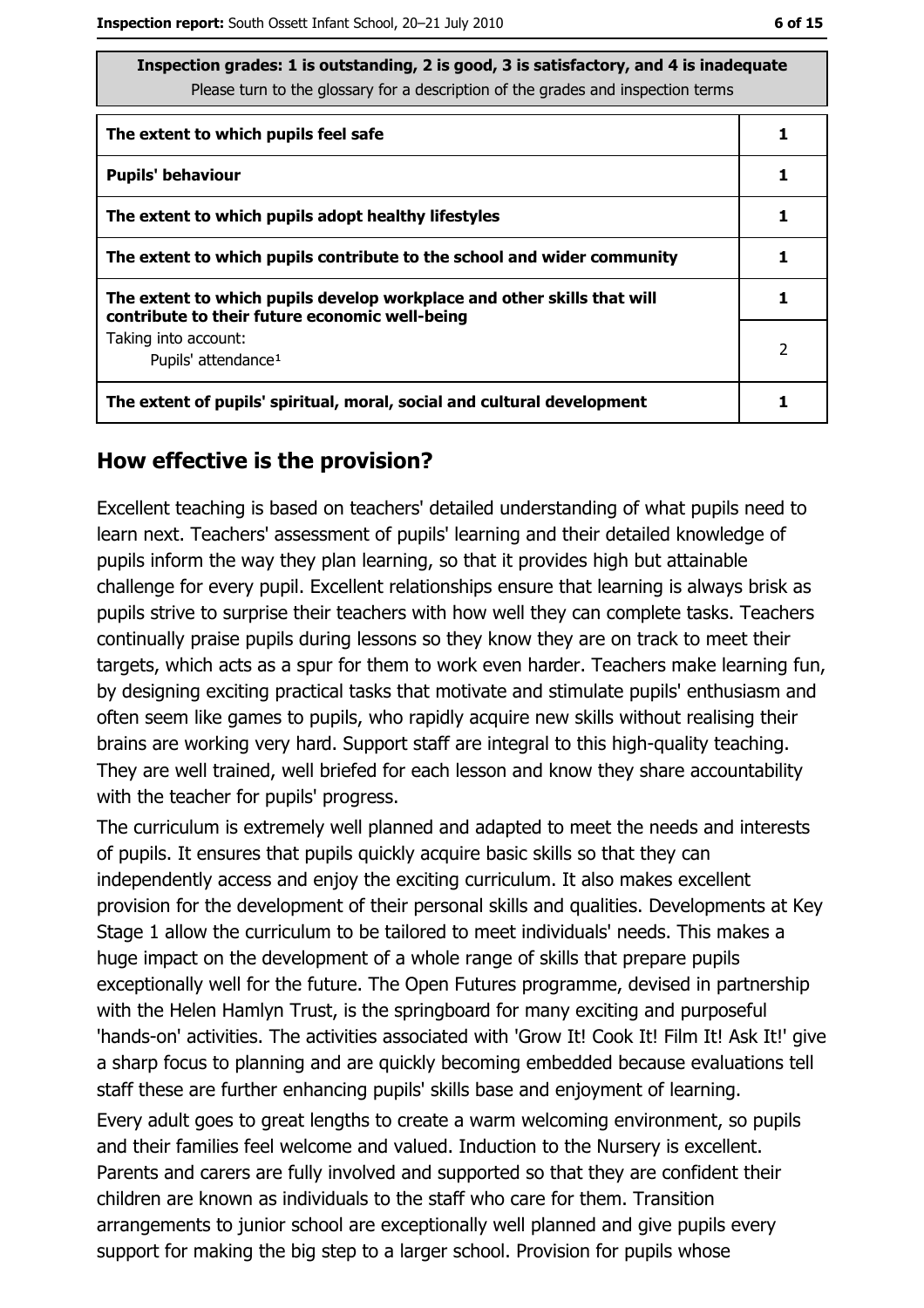circumstances make them vulnerable is excellent. Staff have a very thorough knowledge of pupils' needs and are committed to getting the best for them. Links with external partners for specialist advice and support are excellent, ensuring that pupils and their families have the support and care they need. Staff are well trained and very vigilant about pupils' well-being. This is reflected in the well-planned routines that are strictly adhered to, for example when transferring pupils from one site to another at lunchtime.

These are the grades for the quality of provision

| The quality of teaching                                                                                    |  |
|------------------------------------------------------------------------------------------------------------|--|
| Taking into account:<br>The use of assessment to support learning                                          |  |
| The extent to which the curriculum meets pupils' needs, including, where<br>relevant, through partnerships |  |
| The effectiveness of care, guidance and support                                                            |  |

#### How effective are leadership and management?

The headteacher's outstanding leadership successfully harnesses the talents and enthusiasm of a highly committed and innovative staff team. Morale is high because all staff play a role in identifying and leading improvements. They feel valued and are extremely supportive of each other. The headteacher's relentless pursuit of excellence in all areas of the school's work is being realised year on year as staff take the initiative to innovate, evaluate and review provision. The development of teaching is at the forefront of the school's work, with staff sharing good practice and evaluating their own and others' work by rigorously challenging each other over assessments of standards in pupils' work.

Governors give good support and bring a wide range of expertise to the school. They are well trained and ensure that safeguarding procedures are of the highest standard. Safeguarding systems are thorough, efficient, well known to staff and fully implemented. Policies to promote equal opportunity for every child are fully implemented, so that every child has access to provision and the same opportunities for success. Excellent partnerships with parents ensure that they are well informed about and involved in their children's learning. Partnerships with other schools in the Trust, and with external providers, enrich and enhance the work of the school extremely well. The school's impact on the cohesiveness of its own and the local community is good. This, and its commitment to supporting charities and schools further afield, helps pupils understand their responsibilities as citizens of the future.

These are the grades for leadership and management

| The effectiveness of leadership and management in embedding ambition and<br>driving improvement |  |
|-------------------------------------------------------------------------------------------------|--|
| Taking into account:                                                                            |  |
| The leadership and management of teaching and learning                                          |  |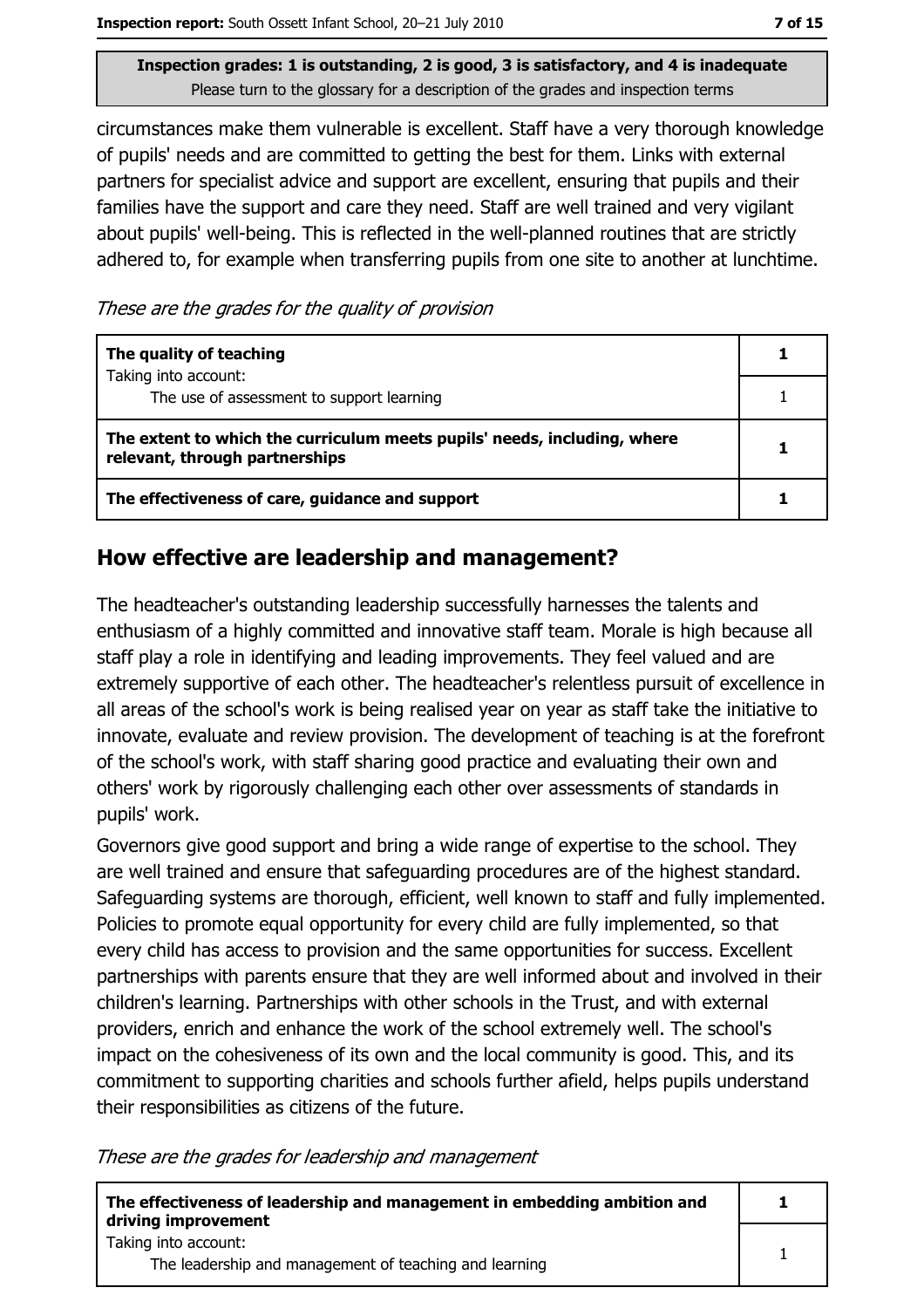| Inspection grades: 1 is outstanding, 2 is good, 3 is satisfactory, and 4 is inadequate<br>Please turn to the glossary for a description of the grades and inspection terms |   |
|----------------------------------------------------------------------------------------------------------------------------------------------------------------------------|---|
| The effectiveness of the governing body in challenging and supporting the<br>school so that weaknesses are tackled decisively and statutory responsibilities<br>met        | 2 |
| The effectiveness of the school's engagement with parents and carers                                                                                                       |   |
| The effectiveness of partnerships in promoting learning and well-being                                                                                                     |   |
| The effectiveness with which the school promotes equality of opportunity and<br>tackles discrimination                                                                     |   |
| The effectiveness of safeguarding procedures                                                                                                                               |   |

The effectiveness with which the school promotes community cohesion The effectiveness with which the school deploys resources to achieve value for monev

## **Early Years Foundation Stage**

Children are eager enthusiastic learners from the youngest age. They make very good and sometimes exceptional progress from their starting points when they enter Nursery. By the time they leave at the end of Reception they are exceptionally well prepared for the next stage of learning, with high levels of attainment in all areas of learning. From broadly expected levels of attainment on entry, children make excellent progress so that all meet the goals for their learning by the end of Reception and a high proportion exceed them. Inspirational teaching, based on thorough knowledge of children's development, motivates children to make rapid progress in reading, writing and number. Clear routines and high expectations by staff support children very well to develop confidence and independence. Children learn to share and take care of each other because of the excellent example set by all adults. Children's excellent behaviour creates a safe and happy environment where they dare to explore and be adventurous in their learning. Learning activities are well designed to stimulate children's curiosity and allow them to pursue their own interests. Excellent teamwork means that information is constantly shared so that children's needs are known to all staff. The Early Years Foundation Stage is extremely well led and managed. There is a constant drive for improvement which is felt at all levels in the setting. Organisation and development of provision are continuously reviewed so that improvement is always on the agenda. The Early Years Foundation Stage leader recognises the opportunity provided by recent changes to access to make full use of outdoor space and enhance provision further.

 $\overline{2}$ 

 $\mathbf{1}$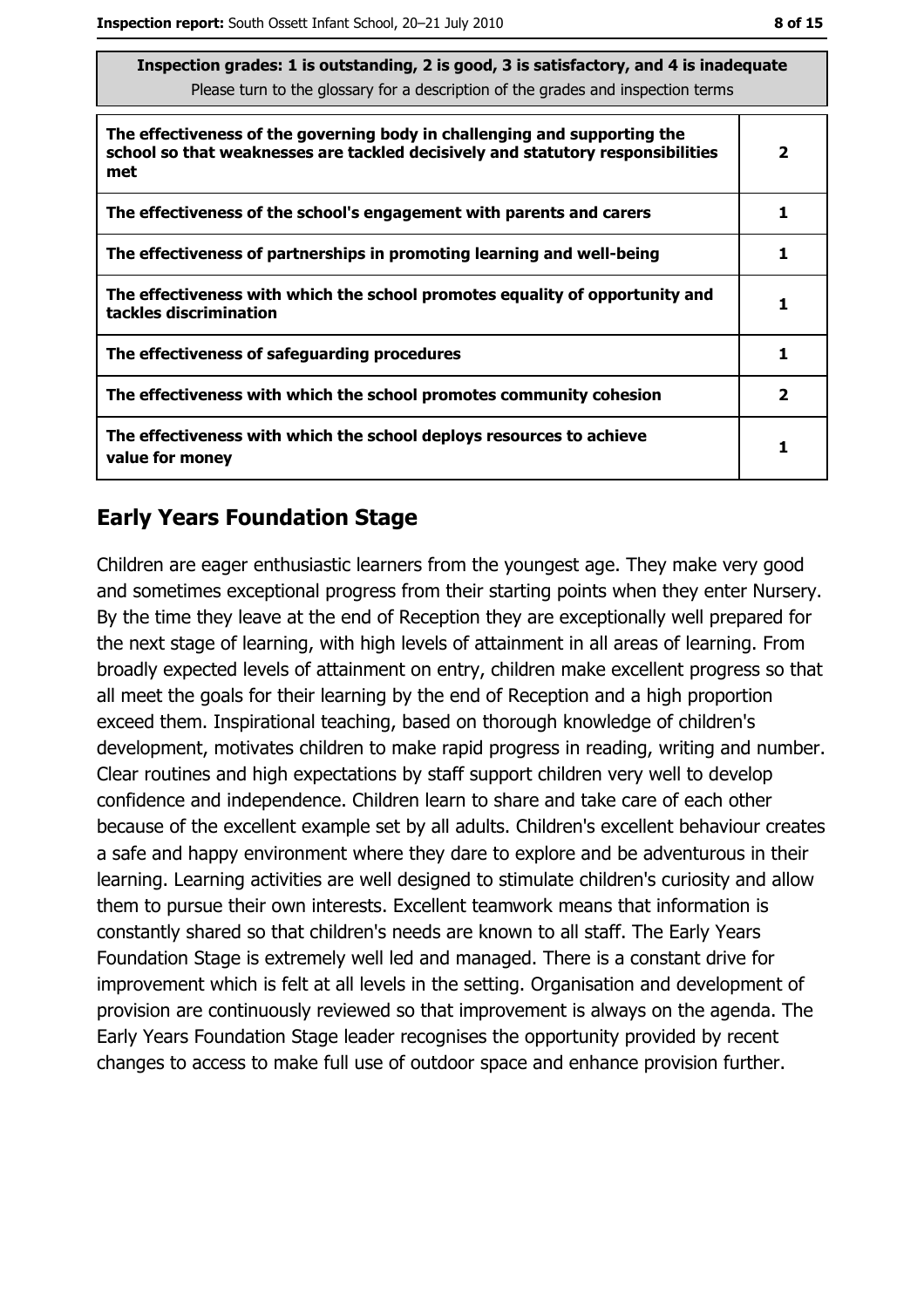These are the grades for the Early Years Foundation Stage

| <b>Overall effectiveness of the Early Years Foundation Stage</b><br>Taking into account:     |   |
|----------------------------------------------------------------------------------------------|---|
| Outcomes for children in the Early Years Foundation Stage                                    |   |
| The quality of provision in the Early Years Foundation Stage                                 |   |
| The effectiveness of leadership and management of the Early Years<br><b>Foundation Stage</b> | 1 |

#### **Views of parents and carers**

There was a high return rate for parents' and carers' questionnaires.

Parents and carers hold very positive views of the school. Those who returned questionnaires were unanimous that their children are happy and safe at school. The vast majority agree that their children are well taught and make good progress and that behaviour is well managed. A very few parents and carers hold negative views of the school, including that behaviour is not well managed.

Inspectors agree with the positive views of parents and carers. They found that pupils are safe and secure and thoroughly enjoy school. They also judged that teaching and pupils' progress are excellent. Behaviour too is excellent and the school has very effective strategies for managing unacceptable behaviour which place the responsibility on the pupil to recognise mistakes and change behaviour. The inspectors found no evidence to suggest that unacceptable behaviour is not managed effectively.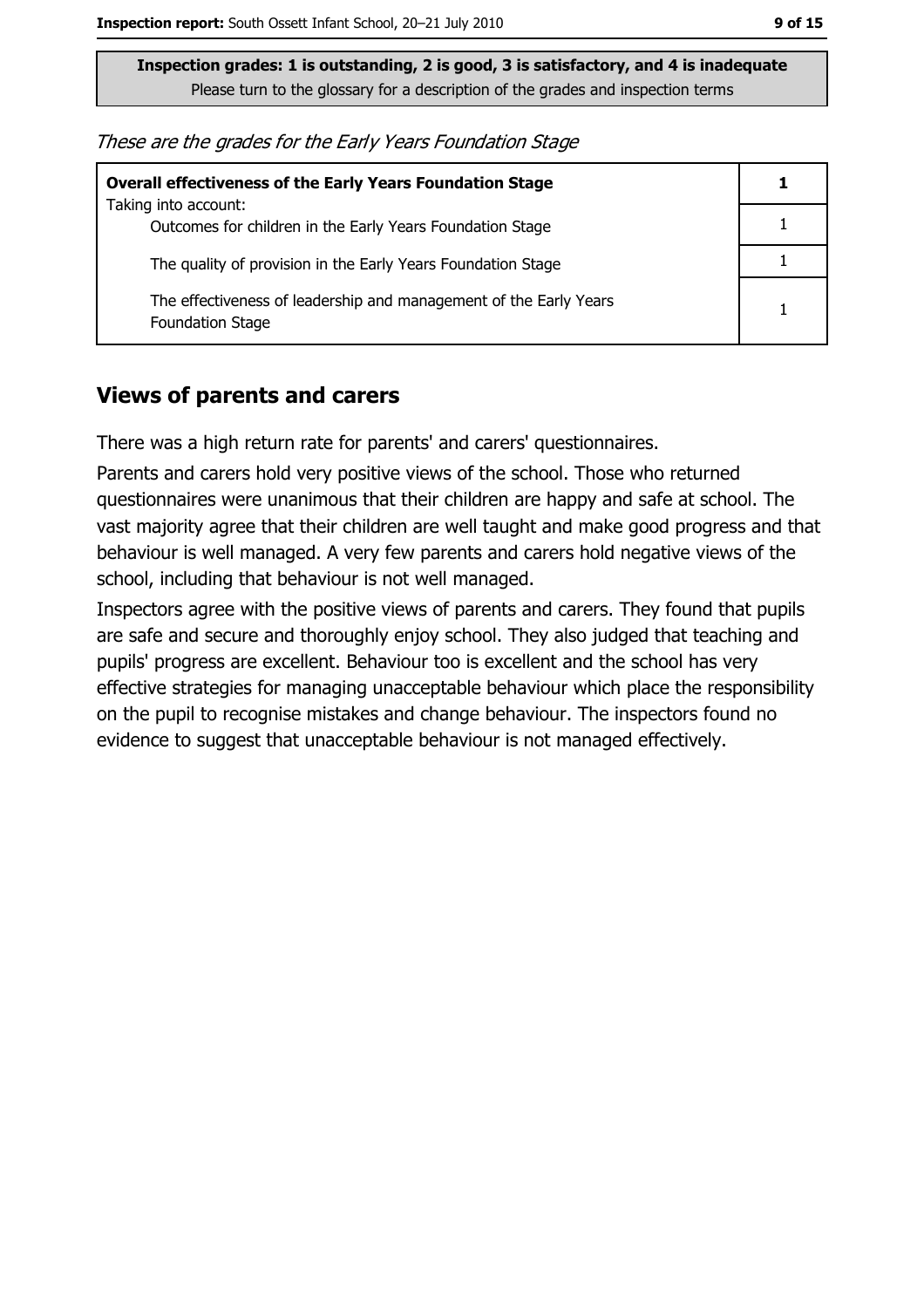#### Responses from parents and carers to Ofsted's questionnaire

Ofsted invited all the registered parents and carers of pupils registered at South Ossett Infant School to complete a questionnaire about their views of the school.

In the questionnaire, parents and carers were asked to record how strongly they agreed with 13 statements about the school.

The inspection team received 78 completed questionnaires by the end of the on-site inspection. In total, there are 90 pupils registered at the school.

| <b>Statements</b>                                                                                                                                                                                                                                       |              | <b>Strongly</b><br><b>Agree</b><br><b>Agree</b> |              | <b>Disagree</b> |                | <b>Strongly</b><br>disagree |                |               |
|---------------------------------------------------------------------------------------------------------------------------------------------------------------------------------------------------------------------------------------------------------|--------------|-------------------------------------------------|--------------|-----------------|----------------|-----------------------------|----------------|---------------|
|                                                                                                                                                                                                                                                         | <b>Total</b> | $\mathbf{O}/\mathbf{O}$                         | <b>Total</b> | $\frac{0}{0}$   | <b>Total</b>   | $\frac{0}{0}$               | <b>Total</b>   | $\frac{9}{6}$ |
| My child enjoys school                                                                                                                                                                                                                                  | 66           | 85                                              | 12           | 15              | 0              | 0                           | $\Omega$       | 0             |
| The school keeps my child<br>safe                                                                                                                                                                                                                       | 66           | 85                                              | 12           | 15              | $\mathbf 0$    | 0                           | $\mathbf{0}$   | 0             |
| The school informs me<br>about my child's progress                                                                                                                                                                                                      | 51           | 65                                              | 24           | 31              | $\mathbf{1}$   | 1                           | 1              | $\mathbf{1}$  |
| My child is making enough<br>progress at this school                                                                                                                                                                                                    | 57           | 73                                              | 19           | 24              | $\overline{2}$ | 3                           | 0              | 0             |
| The teaching is good at this<br>school                                                                                                                                                                                                                  | 61           | 78                                              | 16           | 21              | $\mathbf 0$    | 0                           | 0              | 0             |
| The school helps me to<br>support my child's learning                                                                                                                                                                                                   | 55           | 71                                              | 20           | 26              | $\mathbf{1}$   | $\mathbf{1}$                | 1              | $\mathbf{1}$  |
| The school helps my child to<br>have a healthy lifestyle                                                                                                                                                                                                | 56           | 72                                              | 22           | 28              | $\mathbf 0$    | 0                           | 0              | 0             |
| The school makes sure that<br>my child is well prepared for<br>the future (for example<br>changing year group,<br>changing school, and for<br>children who are finishing<br>school, entering further or<br>higher education, or<br>entering employment) | 57           | 73                                              | 18           | 23              | $\mathbf 0$    | 0                           | 0              | 0             |
| The school meets my child's<br>particular needs                                                                                                                                                                                                         | 56           | 72                                              | 21           | 27              | $\mathbf{1}$   | $\mathbf{1}$                | 0              | 0             |
| The school deals effectively<br>with unacceptable behaviour                                                                                                                                                                                             | 59           | 76                                              | 14           | 18              | 3              | 4                           | 0              | 0             |
| The school takes account of<br>my suggestions and<br>concerns                                                                                                                                                                                           | 49           | 63                                              | 25           | 32              | 0              | 0                           | $\overline{2}$ | 3             |
| The school is led and<br>managed effectively                                                                                                                                                                                                            | 63           | 81                                              | 13           | 17              | $\mathbf{1}$   | $\mathbf{1}$                | 0              | $\mathbf 0$   |
| Overall, I am happy with my<br>child's experience at this<br>school                                                                                                                                                                                     | 65           | 83                                              | 12           | 15              | $\mathbf{1}$   | $\mathbf{1}$                | $\mathbf 0$    | 0             |

The table above summarises the responses that parents and carers made to each statement. The percentages indicate the proportion of parents and carers giving that response out of the total number of completed questionnaires. Where one or more parents and carers chose not to answer a particular question, the percentages will not add up to 100%.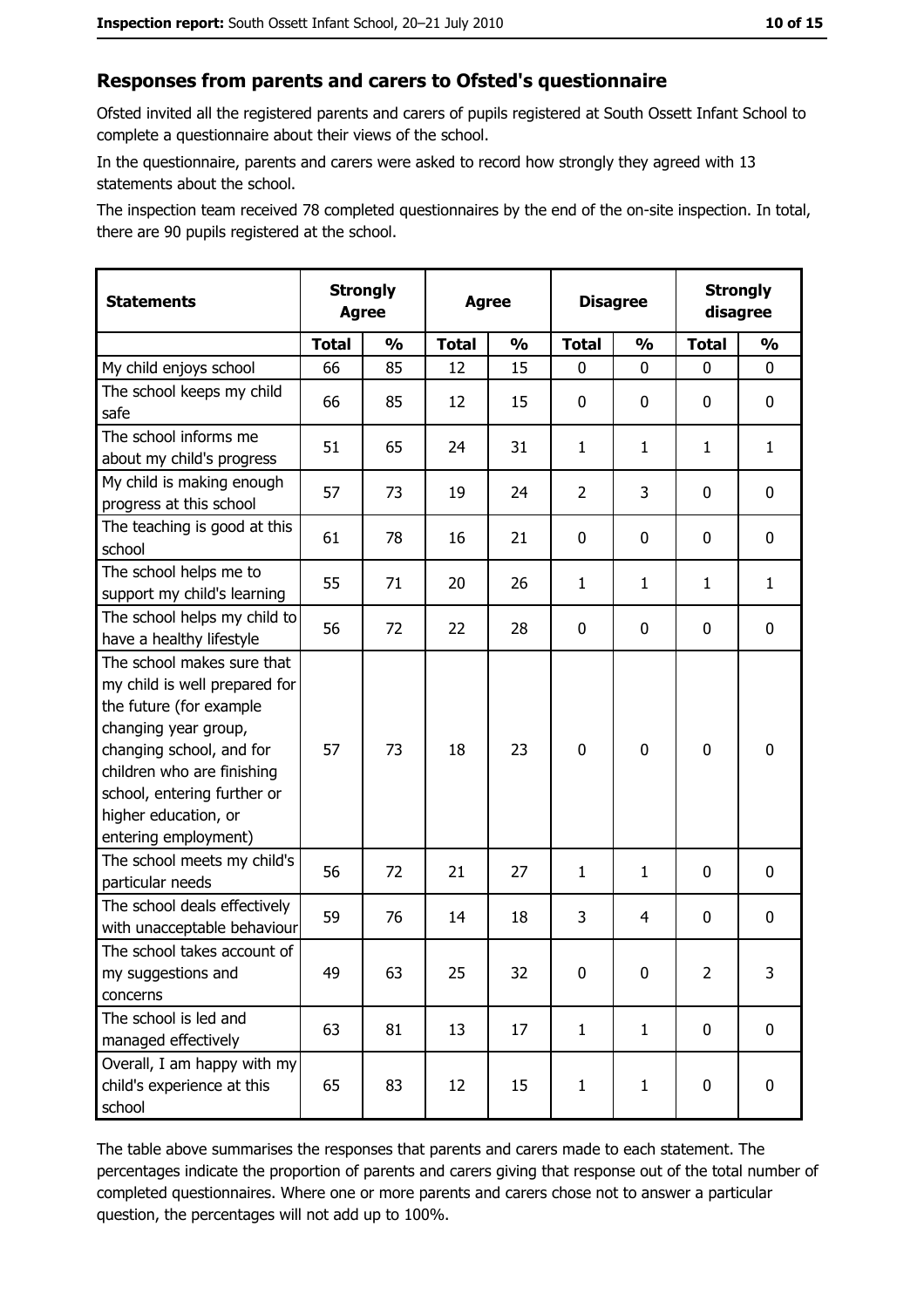# Glossary

| Grade   | <b>Judgement</b> | <b>Description</b>                                                                                                                                                                                                               |
|---------|------------------|----------------------------------------------------------------------------------------------------------------------------------------------------------------------------------------------------------------------------------|
| Grade 1 | Outstanding      | These features are highly effective. An oustanding<br>school provides exceptionally well for its pupils' needs.                                                                                                                  |
| Grade 2 | Good             | These are very positive features of a school. A school<br>that is good is serving its pupils well.                                                                                                                               |
| Grade 3 | Satisfactory     | These features are of reasonable quality. A satisfactory<br>school is providing adequately for its pupils.                                                                                                                       |
| Grade 4 | Inadequate       | These features are not of an acceptable standard. An<br>inadequate school needs to make significant<br>improvement in order to meet the needs of its pupils.<br>Ofsted inspectors will make further visits until it<br>improves. |

## What inspection judgements mean

## **Overall effectiveness of schools**

|                       | Overall effectiveness judgement (percentage of<br>schools) |      |                     |                   |
|-----------------------|------------------------------------------------------------|------|---------------------|-------------------|
| <b>Type of school</b> | <b>Outstanding</b>                                         | Good | <b>Satisfactory</b> | <b>Inadequate</b> |
| Nursery schools       | 51                                                         | 45   | 0                   | 4                 |
| Primary schools       | 6                                                          | 41   | 42                  | 10                |
| Secondary schools     | 8                                                          | 34   | 44                  | 14                |
| Sixth forms           | 10                                                         | 37   | 50                  | 3                 |
| Special schools       | 32                                                         | 38   | 25                  | 5                 |
| Pupil referral units  | 12                                                         | 43   | 31                  | 14                |
| All schools           | 9                                                          | 40   | 40                  | 10                |

New school inspection arrangements were introduced on 1 September 2009. This means that inspectors now make some additional judgements that were not made previously.

The data in the table above is for the period 1 September to 31 December 2009 and is the most recently published data available (see www.ofsted.gov.uk). Please note that the sample of schools inspected during the autumn term 2009 was not representative of all schools nationally, as weaker schools are inspected more frequently than good or outstanding schools.

Percentages are rounded and do not always add exactly to 100. Secondary school figures include those that have sixth forms, and sixth form figures include only the data specifically for sixth form inspection judgements.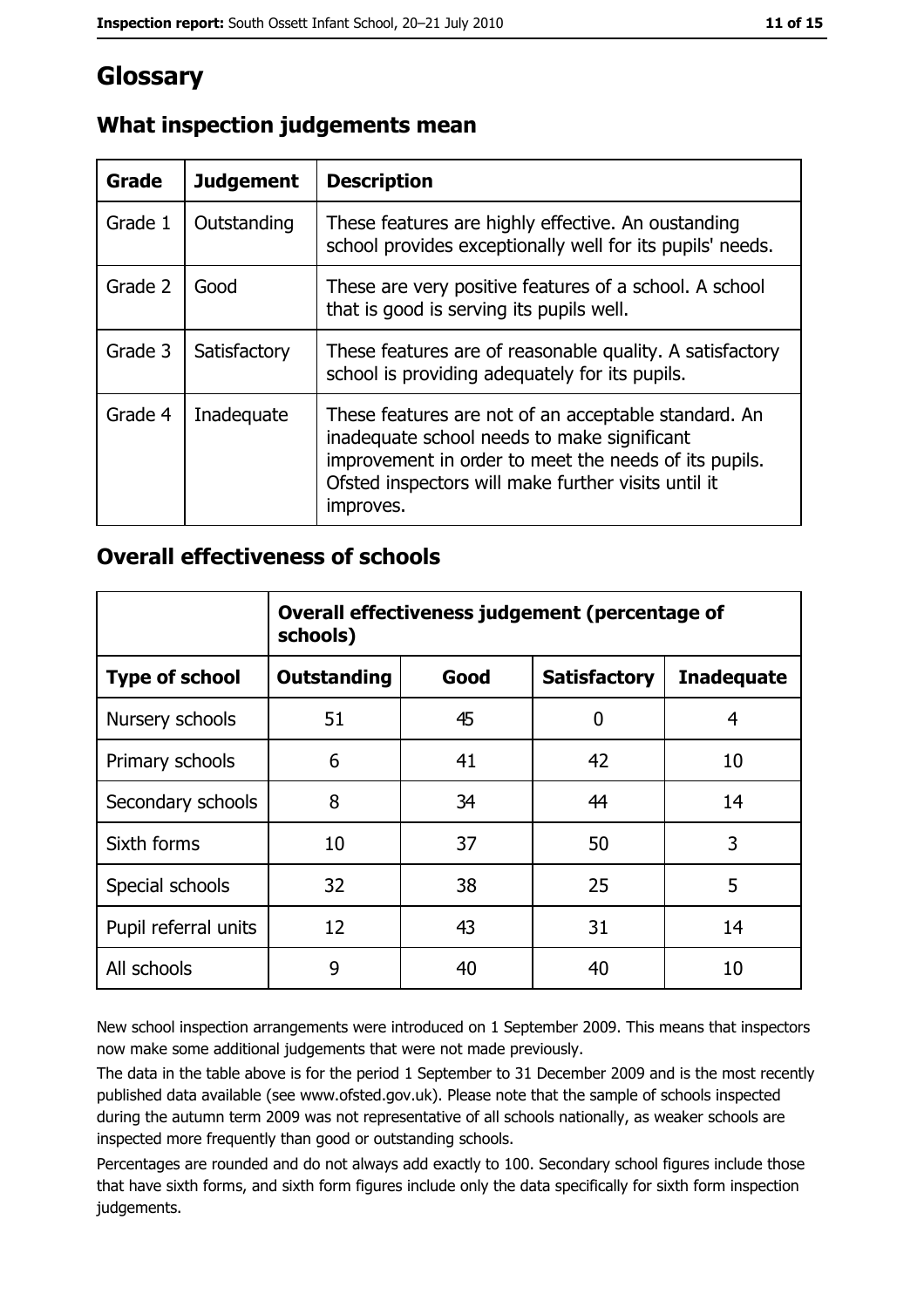# **Common terminology used by inspectors**

| Achievement:                  | the progress and success of a pupil in<br>their learning, development or training.                                                                                                                                                                                                                           |  |  |
|-------------------------------|--------------------------------------------------------------------------------------------------------------------------------------------------------------------------------------------------------------------------------------------------------------------------------------------------------------|--|--|
| Attainment:                   | the standard of the pupils' work shown by<br>test and examination results and in<br>lessons.                                                                                                                                                                                                                 |  |  |
| Capacity to improve:          | the proven ability of the school to<br>continue improving. Inspectors base this<br>judgement on what the school has<br>accomplished so far and on the quality of<br>its systems to maintain improvement.                                                                                                     |  |  |
| Leadership and management:    | the contribution of all the staff with<br>responsibilities, not just the headteacher,<br>to identifying priorities, directing and<br>motivating staff and running the school.                                                                                                                                |  |  |
| Learning:                     | how well pupils acquire knowledge,<br>develop their understanding, learn and<br>practise skills and are developing their<br>competence as learners.                                                                                                                                                          |  |  |
| <b>Overall effectiveness:</b> | inspectors form a judgement on a school's<br>overall effectiveness based on the findings<br>from their inspection of the school. The<br>following judgements, in particular,<br>influence what the overall effectiveness<br>judgement will be.                                                               |  |  |
|                               | The school's capacity for sustained<br>improvement.<br>Outcomes for individuals and groups<br>of pupils.<br>The quality of teaching.<br>The extent to which the curriculum<br>meets pupil's needs, including where<br>relevant, through partnerships.<br>The effectiveness of care, guidance<br>and support. |  |  |
| Progress:                     | the rate at which pupils are learning in<br>lessons and over longer periods of time. It<br>is often measured by comparing the<br>pupils' attainment at the end of a key<br>stage with their attainment when they<br>started.                                                                                 |  |  |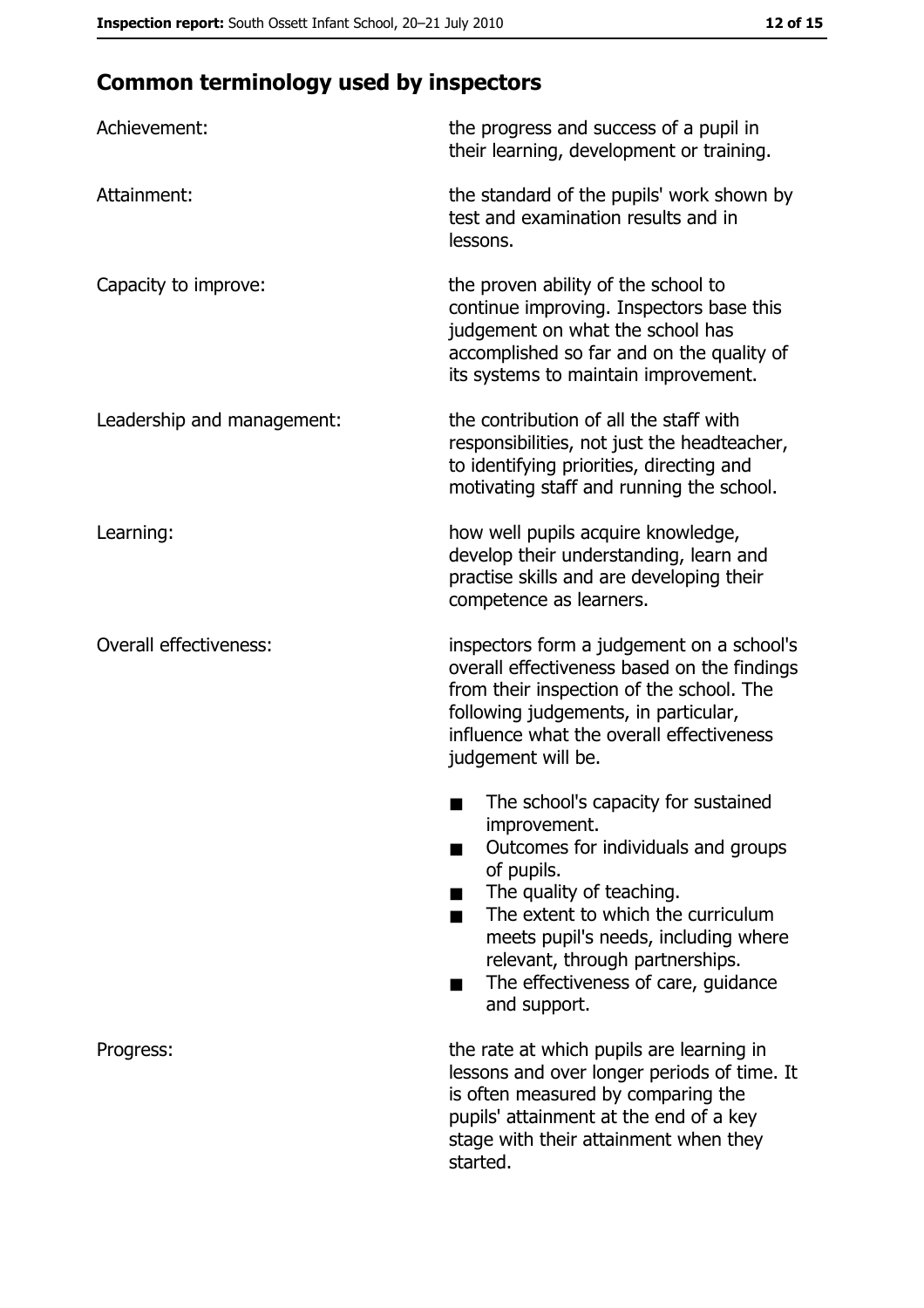This letter is provided for the school, parents and carers to share with their children. It describes Ofsted's main findings from the inspection of their school.



#### 22 July 2010

#### Dear Pupils

#### Inspection of South Ossett Infant School, Ossett, WF5 0BE

Thank you all very much for making our recent visit to your school so enjoyable. You looked after us very well and made us feel very welcome. A special thank you for the muffins and the raspberry dessert. They were delicious. Well done for growing such lovely raspberries! We are delighted to tell you that your school remains outstanding, which means it is much better than most schools. Here are the reasons why.

- You make excellent progress in your learning because you enjoy it so much and work very hard. You are extremely well prepared for the future with excellent personal qualities such as independence and caring for others.
- Your behaviour is excellent and helps to make your school a safe and happy place  $\blacksquare$ for you to learn and play.
- Your lessons buzz with excitement and activity because your teachers want the very  $\blacksquare$ best for you and they want your learning to be fun. They plan a really interesting and varied curriculum, which allows you to find out for yourselves what you want to learn.
- You feel very safe and well cared for in school because the adults look after you  $\blacksquare$ exceptionally well. I was delighted to see how well you move 'up the lane' and 'down the lane' at lunchtime, following instructions extremely well.
- Your headteacher, teachers and governors want the very best for you. They are  $\blacksquare$ skilled at knowing exactly what to do next, and already have plans in hand to make more space for play and learning outside for the children in the Early Years Foundation Stage. We agree that is what the school should work at improving next.

Finally, a very special thanks to the school choir. Your singing was beautiful. It must have taken a lot of hard work and practice to reach such a high standard. You had the whole school enthralled! That's a bit like putting a spell on people so they can't move, only watch and listen. I didn't see anyone move at all while you sang - they were enjoying it so much. Very well done all of you!

Best wishes to all at South Ossett Infants for a happy holiday. You have all earned it. Yours sincerely

Mrs Moira Fitzpatrick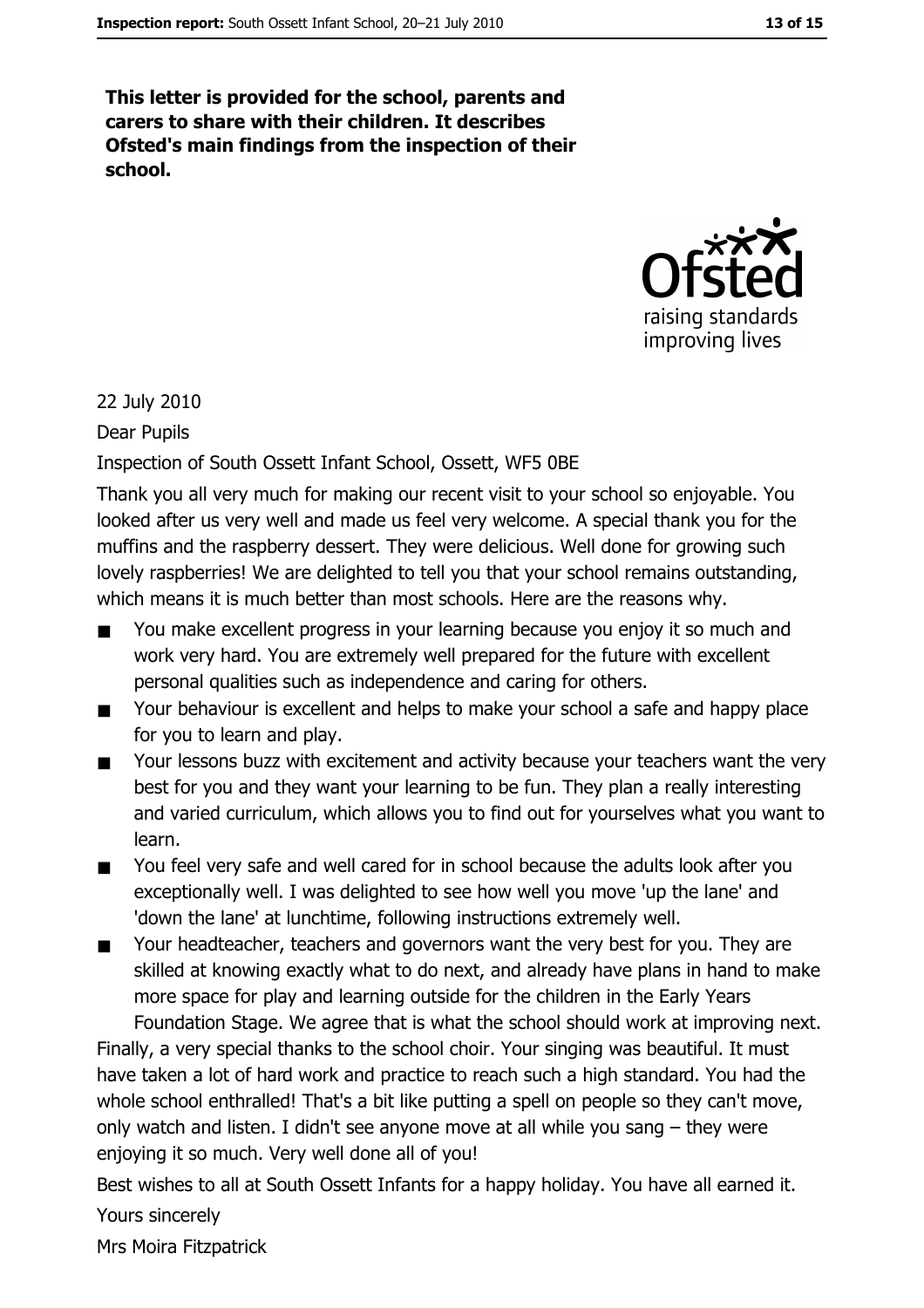Lead inspector